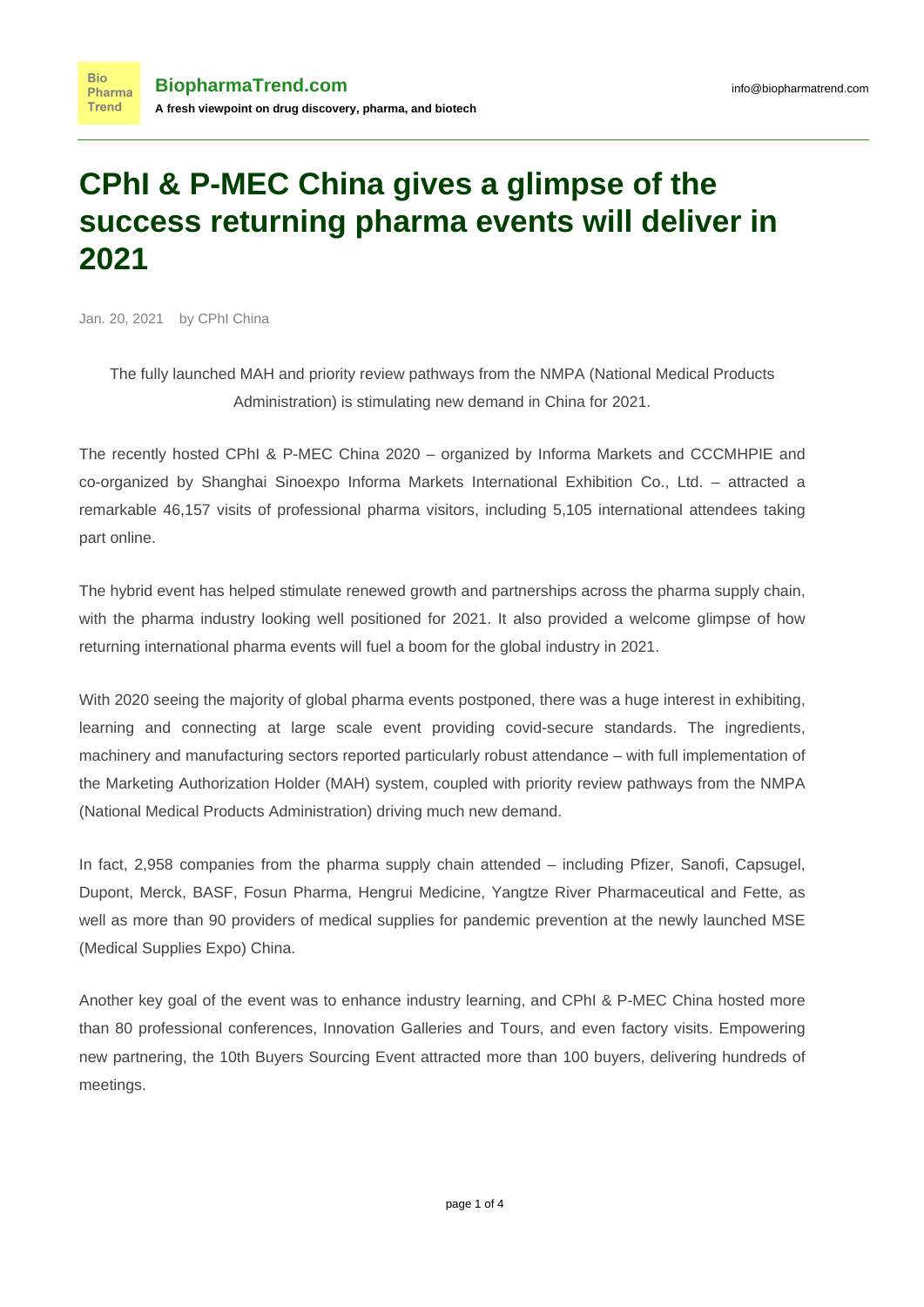Finally, to celebrate the 20th anniversary of CPhI China, the organizing committee awarded a "CPhI China 20th Anniversary Founding Exhibitor Award" and "P-MEC China 15th Anniversary Founding Exhibitor Award" on the opening day at the CPhI China 20th anniversary reception.

For international online attendees, the event teamed up with PharmaSources.com to launch the Virtual Expo Connect (VEC), which ran for a full month in December and connected pharma in China with overseas customers.

The VEC provided access to eight features including the Digital Showroom, Online Matchmaking, Hosted Buyer Video Meeting, Exhibitors' Talk, Conference Webcasts, Guided Tours, VR Show, and Onsite Digital Center. Emphasising the global interest in China, especially in a period of restricted international travel, 5,105 registered users took part. These included 529 buyers from Europe, America, Southeast Asia, the Middle East, and Africa, who attended a total of 575 trade meetings online.

"It was a tremendously successful event for pharma and an encouraging piece of news to start the year with, providing a window into what the post-pandemic exhibition environment can return to. 2021 promises to be a celebration of the pharma industry with vaccine distribution now underway and we look forward to helping the industry meet both online and in person so it can continue its work in discovering and delivering vital therapies to patients," commented Laura Murina, Brand Manager, Informa,

CPhI & P-MEC China 2021 will return to SNIEC (from Dec. 16 to 18, 2021) with a comprehensive online and offline offering – providing access to vital connections in person and through enhanced digital pharma platforms.

**- ENDS -**

**Notes to editors**

**About CPhI**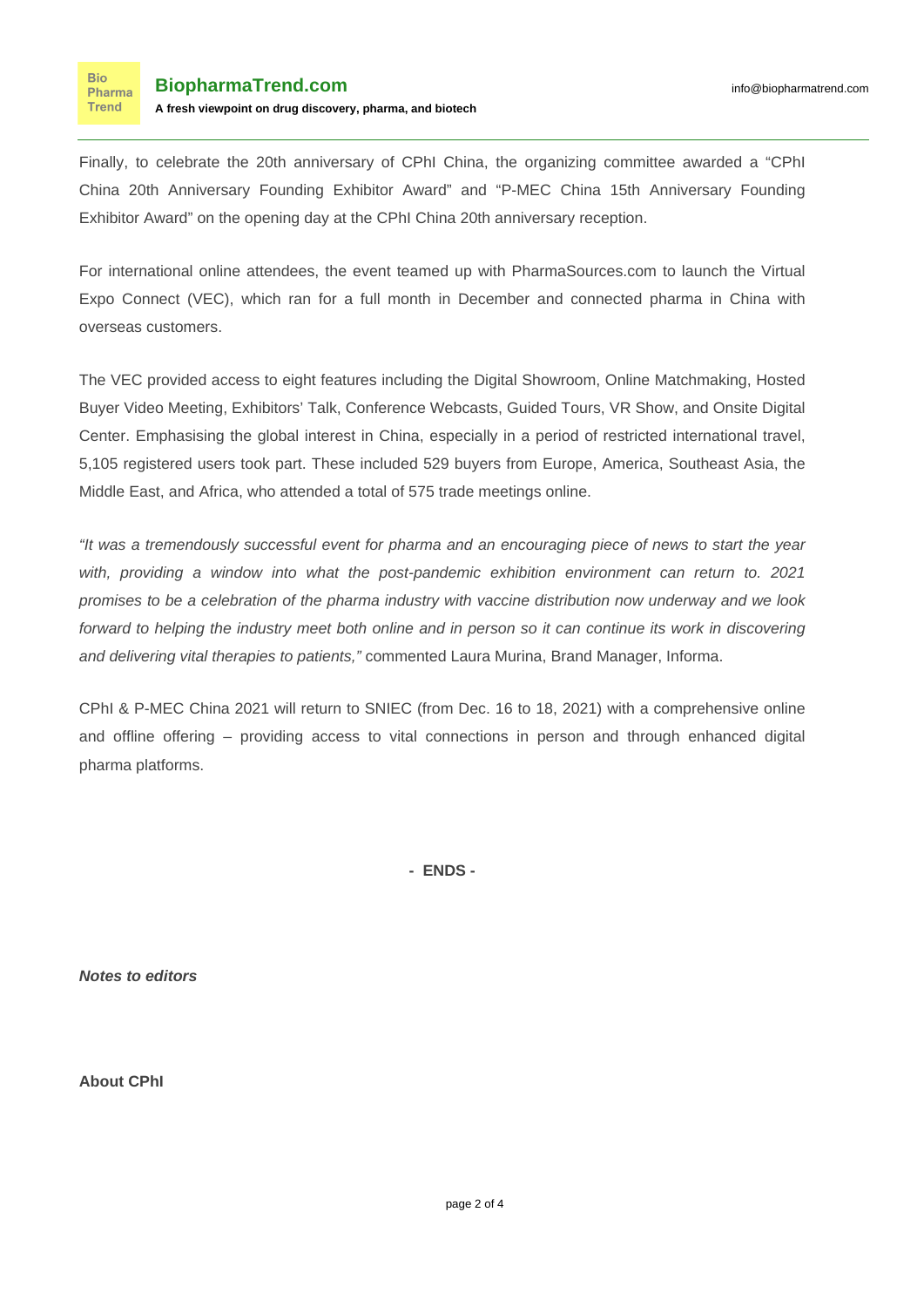CPhI drives growth and innovation at every step of the global pharmaceutical supply chain from drug discovery to finished dosage. Through exhibitions, conferences and online communities, CPhI brings together more than 100,000 pharmaceutical professionals each year to network, identify business opportunities and expand the global market. CPhI hosts events in Europe, Korea, China, India, Japan, South East Asia, North America, and the Middle East and Africa. Co-locating with ICSE for contract services; P-MEC for machinery, equipment & technology; InnoPack for pharmaceutical packaging; bioLIVE for biopharma; Finished Dosage Formulation for every aspect of the finished dosage supply chain; and NEX for natural extract products, applications and solutions. CPhI provides an online buyer and supplier directory at CPhI-Online.com.

For more information visit [https://www.cphi.com](https://www.cphi.com/)

## **About Informa Markets**

Informa Markets creates platforms for industries and specialist markets to trade, innovate and grow. Our portfolio is comprised of more than 550 international B2B events and brands in markets including Healthcare & Pharmaceuticals, Infrastructure, Construction & Real Estate, Fashion & Apparel, Hospitality, Food & Beverage, and Health & Nutrition, among others. We provide customers and partners around the globe with opportunities to engage, experience and do business through face-to-face exhibitions, specialist digital content and actionable data solutions. As the world's leading exhibitions organizer, we bring a diverse range of specialist markets to life, unlocking opportunities and helping them to thrive 365 days of the year.

For more information, please visit [www.informamarkets.com.](http://www.informamarkets.com)

The Informa Markets annual schedule of Pharmaceutical events include: CPhI Japan (14-16 April, 2021 at the Big Sight Exhibition Centre – Tokyo, Japan); CPhI South East Asia (4-6 August, 2021 at Challenger 2, IMPACT, Muang Thong Thani, Thailand); CPhI North America (10 August - 12 August, 2021 at Pennsylvania Convention Centre – Philadelphia, USA); CPhI Korea (11-13 August 2021), COEX – Seoul, Korea); CPhI, ICSE, P-MEC, FDF, InnoPack Worldwide, BioProduction (31 August – 2 September 2021 at Fiera Milano, Milan); CPhI Middle East & Africa (26-28 September, 2021 at the Riyadh International Convention & Exhibition Center, Riyadh, Saudi Arabia); Pharmapack Europe 2021 (13-14 October, 2021 at the Paris Expo, Porte de Versailles – Paris, France); CPhI & P-MEC India (24-26 November 2021 at the India Expo Mart, Greater Noida, Delhi NCR – Delhi, India); CPhI & P-MEC China (Dec. 16 to 18, 2021 at SNIEC – Shanghai, China)